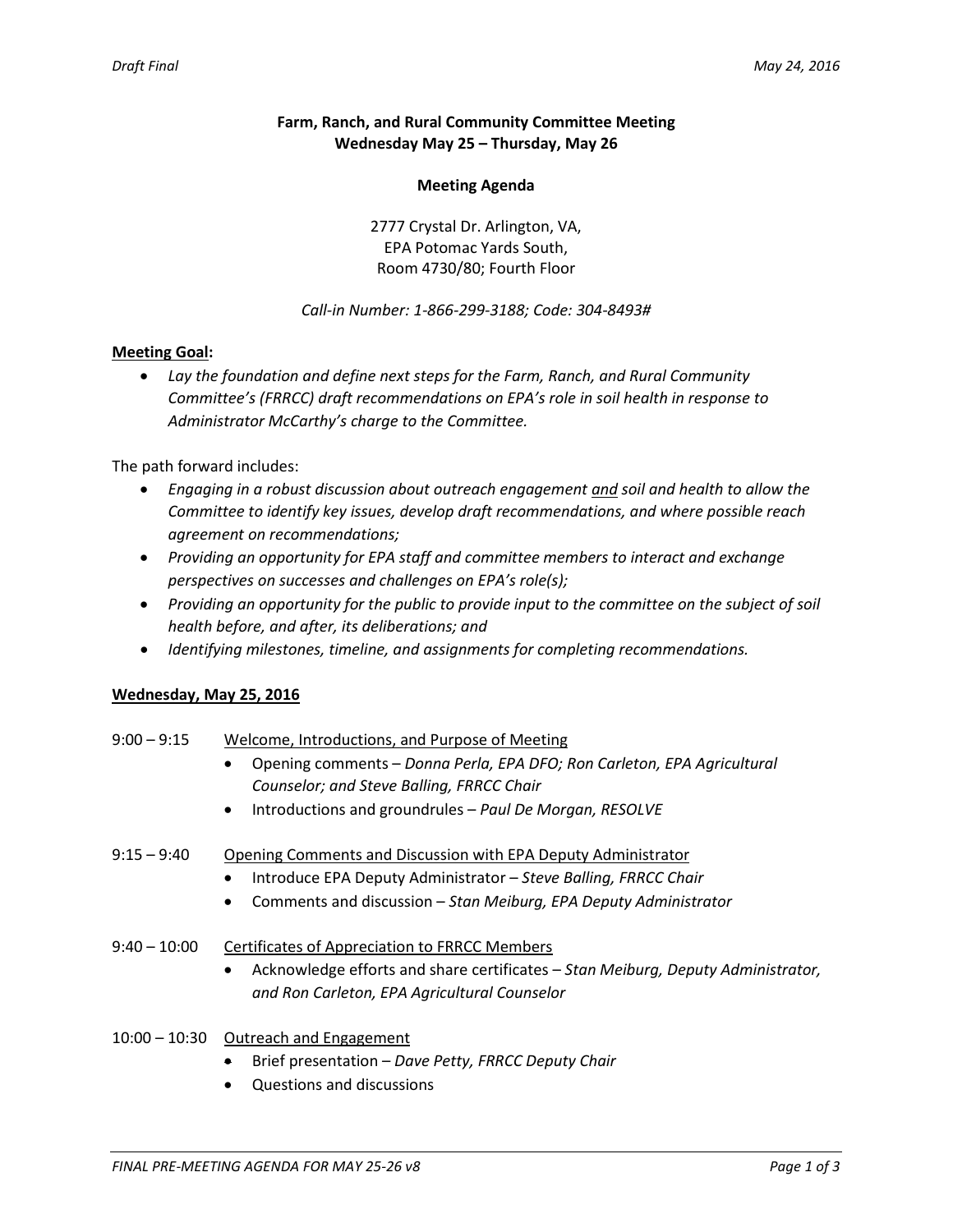|                 | 10:30 - 10:45 OWM Nutrient Recycling Challenge                                                  |
|-----------------|-------------------------------------------------------------------------------------------------|
|                 | Brief update presentation - Allison Wiedeman, Hema Subramanian, and Joseph                      |
|                 | Ziobro, USEPA Office of Waste Water Management                                                  |
|                 |                                                                                                 |
| $10:45 - 10:55$ | <b>Break</b> (and transition to breakout sessions)                                              |
|                 |                                                                                                 |
| $10:55 - 12:00$ | <b>Facilitated Breakout Sessions: Outreach and Engagement (presorted to ensure diversity</b>    |
|                 | of perspective)                                                                                 |
|                 | Objectives: reassess the outreach and engagement recommendations and identify                   |
|                 | any key issues or recommendations to convey forward to the full Committee                       |
|                 |                                                                                                 |
| $12:00 - 1:00$  | Lunch (being brought in)                                                                        |
|                 |                                                                                                 |
| $1:00 - 2:00$   | <b>Outreach and Engagement Recommendations</b>                                                  |
|                 | Present proposed recommendations<br>٠                                                           |
|                 | Discuss and strive to reach consensus on recommendations<br>٠                                   |
|                 |                                                                                                 |
| $2:00 - 2:30$   | Soil Health Working Group Update                                                                |
|                 | Update on activities and path forward - George Boggs and Larry Sanders, Co-Chairs,<br>$\bullet$ |
|                 | Soil Health Working Group                                                                       |
|                 | Clarifying questions and discussion<br>٠                                                        |
| $2:30 - 2:45$   | <b>Break</b>                                                                                    |
|                 |                                                                                                 |
| $2:45 - 3:15$   | Region 9 Soil Health Strategy - An Example                                                      |
|                 | Region 9 presentation - Kerry Drake, EPA Region 9 (via phone)                                   |
|                 |                                                                                                 |
| $3:15 - 4:15$   | EPA Regional and Program Staff                                                                  |
|                 | Discussion with EPA regional and program staff on their role(s)                                 |
|                 |                                                                                                 |
| $4:15 - 4:45$   | Soil Health from NACD Perspective                                                               |
|                 | Brief presentation - Jeremy Peters, National Association of Conservation Districts<br>٠         |
|                 | Clarifying questions and discussion<br>$\bullet$                                                |
|                 |                                                                                                 |
| $4:45 - 5:30$   | <b>Public Comment</b>                                                                           |
|                 | Registered members of the public will submit their names if they wish to make                   |
|                 | comments during this public comment session.                                                    |
|                 |                                                                                                 |
| 5:30            | Adjourn for the Day                                                                             |
|                 | Dinner announcement/logistics and reminder of the plan for next day                             |
|                 |                                                                                                 |